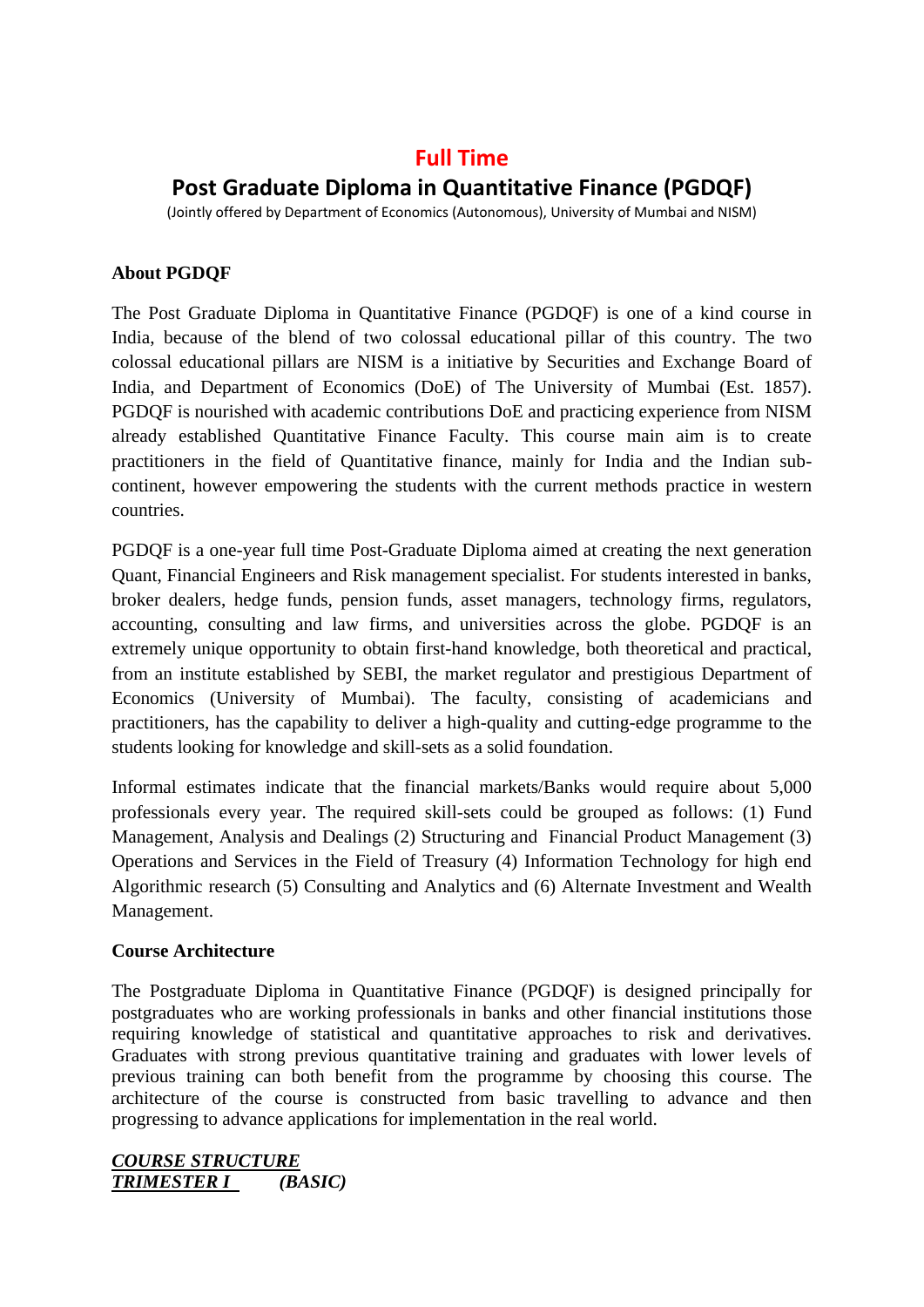- QF101: Introduction to Mathematics for Finance
- QF102: Statistics and Data Analysis for Finance
- QF103: Financial Computing Using R and Excel-VBA
- QF104: Introduction to Financial Economics

# *TRIMESTER II (ADVANCE)*

QF201: Stochastic Calculus and Optimization for Finance QF202: Introduction to Econometrics QF203: Introduction to Derivatives QF204: Fixed Income Securities

# *TRIMESTER III (ADVANCE APPLICATION)*

QF301: Financial Time Series Modelling QF302: Introduction to Financial Engineering QF303: Portfolio Optimization QF304: Financial Risk Management

### *TRIMESTER IV (IMPLEMENTATIONS)*

QF401: Algorithmic Trading and Quantitative Strategies QF402: Machine learning techniques in Finance QF403: Game Theory for Financial Engineering QF404: Industry Internship and Projects

# **Patrons of the Programme**

### **Mr. Sandip Ghose, Director**

Prior to joining NISM, Mr. Sandip Ghose was Head of Human Resource Management Department, Reserve Bank of India (RBI), overseeing the Strategic Management, Human Resource Development and Administrative Affairs of about 18,000 employees across the country.

A central banker by profession, Mr. Ghose has previously held positions such as Regional Director of the RBI, Delhi and Secretary to the Bank's Local Board of Directors in North India. Besides, he has also served as Chief General Manager and Principal of the College of Agricultural Banking in Pune, Chief of Staff and Advisor to three successive RBI Governors - Dr. C. Rangarajan, Dr. Bimal Jalan, and Dr. Y.V. Reddy - over a period of nine years, i.e.1996-2004.

Mr. Ghose was instrumental in setting up the Human Resources Department in RBI in the year 1995, and went on to head the same, between 2004 and 2007, where he oversaw recruitment, training and development, performance and talent management, as also compensation, welfare and industrial relations. During this time, he was also the Principal, Bankers' Training College, Mumbai (now known as the Centre for Advanced Financial Learning) where he was responsible for grooming and capacity building of the top management of the commercial banks in India.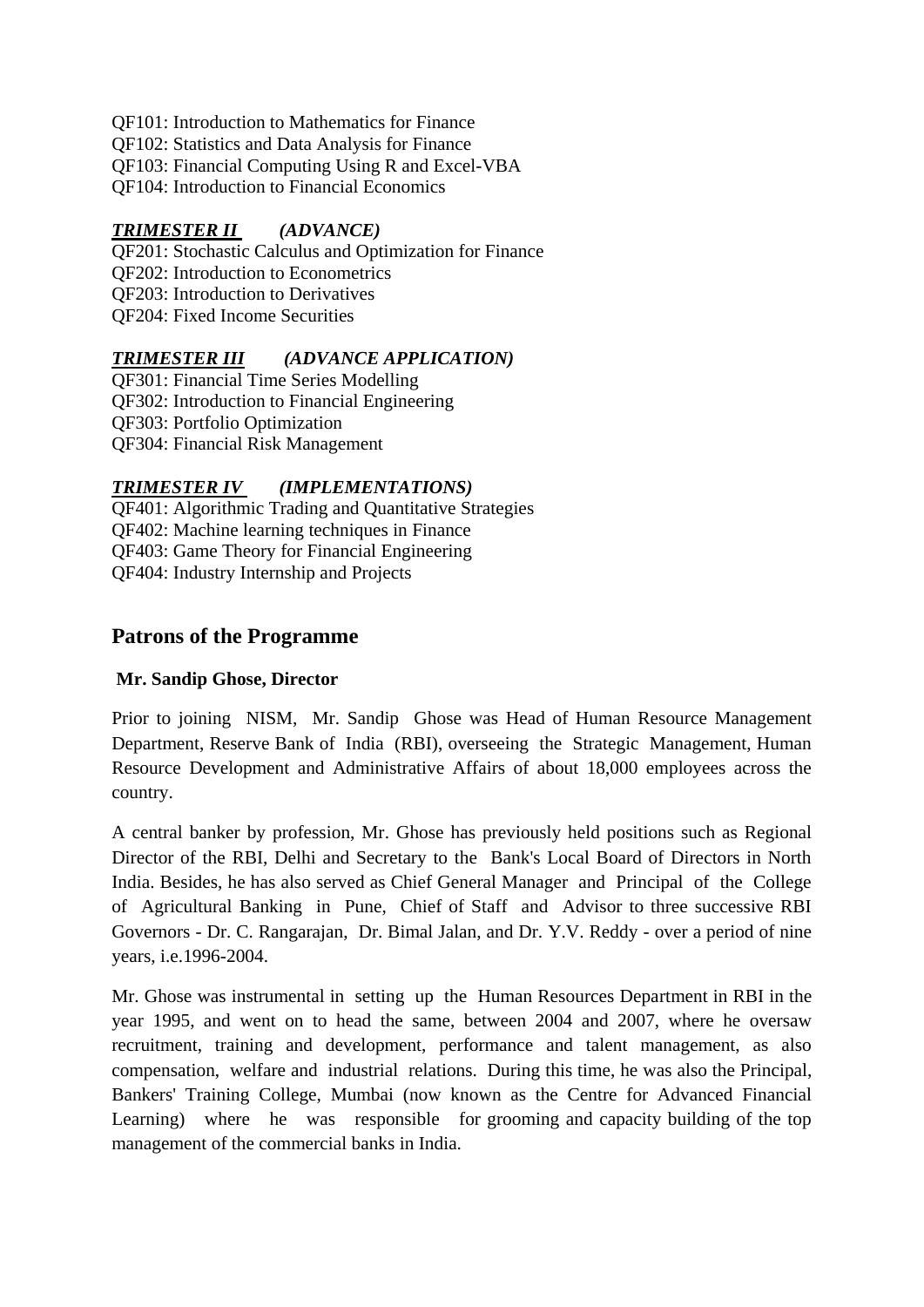During his career, Mr. Ghose has received several prestigious awards. Among them are the Jagdeep Khandpur Award for Outstanding HR Leadership, Pride of HR Profession Award by the Institute Of Public Enterprises and HR Leader of the Year Award by the Asia Pacific HRM Congress. For his contribution to the field of HR and the Society at large, he has been conferred with an Honorary Doctoral Degree by the Eastern Institute of Integrated Learning and Management, Sikkim University.

Mr. Ghose holds a postgraduate degree in History and has had exposure to executive education at the top business schools in India and abroad. He continues to serve as Director/Member on the boards of national and international training institutions and business schools.

# **Mr. G. P. Garg, Registrar**

Mr. Garg has held several assignments in SEBI since 1994. He has been closely associated with SEBI and Government of India initiatives on Financial Literacy and Investor Education in the country. He initiated several investor protection and educational activities in SEBI such as launching of SCORES, Toll Free Helpline and Financial Education through Resource Persons. He has worked as the SEBI nominee on Advisory Committee on NISM campus and Technical Group on Financial Inclusion & Financial Literacy under FSDC.

He has been actively associated with establishment of National Institute of Securities Markets (NISM) by SEBI. Mr. Garg also Heads National Centre for Financial Education (NCFE), a joint initiative by all Financial Sector regulators comprising of RBI, SEBI, IRDA, PFRDA and FMC to implement National Strategy for Financial Education (NSFE).

Mr. Garg is Chief General Manager with SEBI and presently on deputation with NISM. Mr. Garg holds Bachelor degree in Engineering and Law and Masters in Business Administration.

# **NISM Faculty**

### **Prof. Sunder Ram Korivi,**

### **Dean & Chair Professor -NISM**

Prof. Sunder Ram Korivi is an MA (Economics & Political Science) and PhD (Business Policy & Administration) from the University of Mumbai. He is a CA Rank-holder and Fellow of the Institute of Chartered Accountants of India. Additionally, he is also an Associate member of the Institute of Cost & Management Accountants of India and the Insurance Institute of India. He was a full-time faculty member at SP Jain Institute of Management, and later, a Professor at NMIMS University, where he also served as the Head of the Departments of Finance and Economics. His interests are in the fields of Financial Institutions & Markets and Fixed Income Securities. He has been nominated to the Board of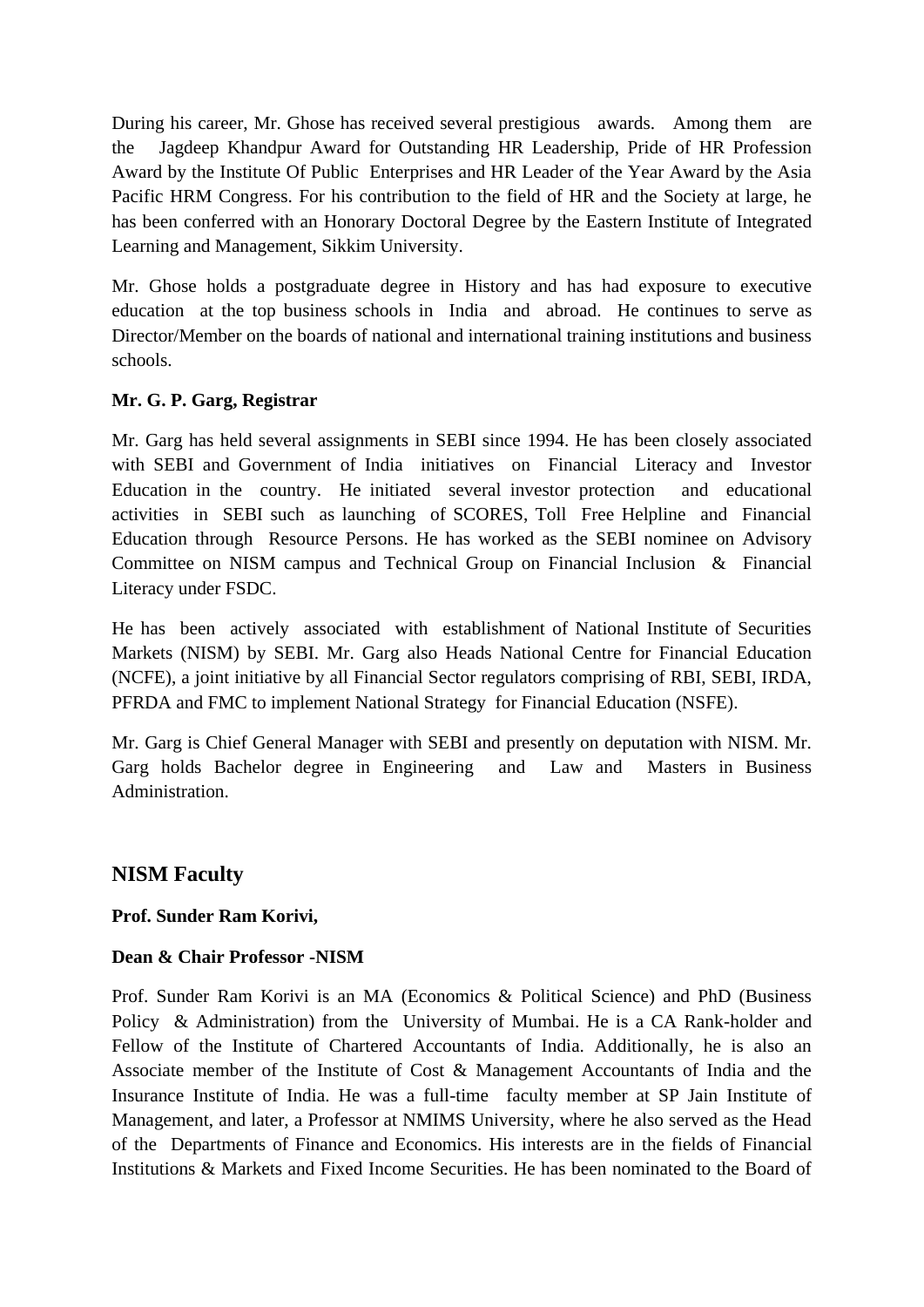Advanced Studies, ICMAI and as a subject expert at LNJP Institute of Criminology and Forensic Science and the Board of Studies – Finance at the University of Kashmir. He has conducted policy-oriented research for the Central and State Governments and for SEBI. An adjunct faculty at IIM Kozhikode, he has also lectured at IIT Bombay, NIBM, NIA, NITIE, BSE and other institutes of national importance. He has been with NISM since 2008. He has prior work experience with Business India as a Corporate Researcher, Tata Industrial Finance Corporation as a Merchant Banker and also with Axiomé as a Merchant Banker.

# **Dr. Latha Chari**

### *Chair Professor - NISM*

Dr. Latha S Chari is a doctorate in Finance from BITS Pilani, Post Graduate in commerce and a FCMA (Fellow member of the Institute for Cost Accountants of India). She has a total experience of about two decades of which is equally divided between academia and Industry. She started her academic career as a Fellow with IILM, New Delhi. Before joining NISM, she has worked with Institute for Technology and Management and ITM Institute of Financial Markets for more than a decade. She joined ITM as lecturer and grew up the hierarchy to become the Deputy Director, heading ITM Institute of Financial Markets. During her academic tenure she has published papers in various national and international journals and has conducted MDP's in the areas of financial asset valuation, strategic cost management , trading and operations in equity markets, performance evaluation of mutual funds and the like. Her areas of research interests include strategic cost management, corporate valuations, shareholder value enhancement and similar studies. She has special interests in establishing finance labs and design, development and delivery of lab based courses in the areas of banking and financial markets.

### **Mr. Akhlaque Ahmad**

### **Lecturer and Programme Director**

Mr. Akhlaque Ahmad is pursuing his Ph.D from the Department of Economics (Centre of Advance Studies), on the evolving topic of Complex Adaptive Systems in financial Markets. He is trained in the field of Mathematics with his Masters in Philosophy in Cryptography from the prestigious Department of Mathematics, University of Mumbai. He completed his Master is Mathematics and Post Graduate Diploma in Financial Engineering. He was awarded research fellow form the Ministry of Science and Technology, Government of India, New Delhi.

Prior to joining NISM, he was associated with the undergraduate programme of the London School of Economics & Political Sciences conducted at Mumbai. He has delivered talks and presented papers at University of Oxford, UK, National University Singapore, Singapore, Royal Flemish Society of Belgium, Belgium, Bradley University, Boston University, USA, National Research University, St. Petersburg, Steklov Mathematical Institute, Moscow State University (Russia), University of Zurich, ETH Zurich, Switzerland, IIT Bombay, IISc Banglore and University of Mumbai, India. He has published work in the area of financial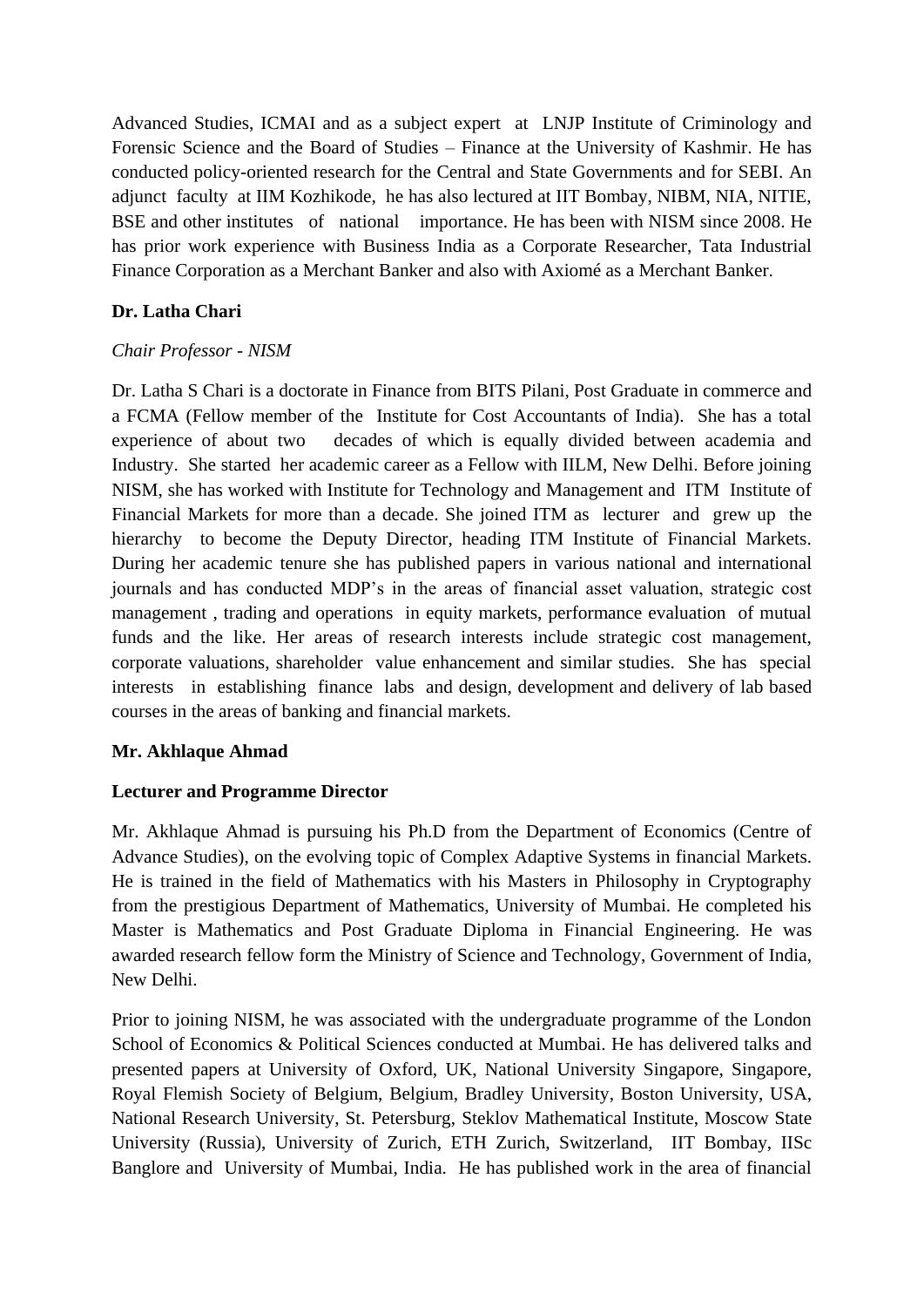engineering, financial economics and derivatives. Also, he teaches executive programs and SEBI Induction Program. His areas of interest include Financial Engineering, Financial Cryptography, Mathematical Finance and Financial Derivative. He is visiting faculty at NITIE, and various B-Schools of University of Mumbai and India. He has industrial experience as consultant with financial software companies and advertising companies. He teaches Mathematical Finance, Computational Finance and Financial Engineering related subjects at NISM. He extensively uses R- Language, Matlab, and Excel-VBA for computational and modelling purpose.

### **Dr Rachana Baid**

#### **Adjunct Associate Professor**

Dr. Rachana Baid is an M.Com (Gold medallist) and PhD. She specializes in Financial Systems and Regulatory Policy. She has undertaken consulting assignments with multilateral agencies such as the World Bank and has been a visiting faculty at IIM Indore and SP Jain Institute of Management. She has also served as an Assistant Professor at the UTI Institute of Capital Markets, Mumbai for about a decade.

### **Visiting Faculty**

### **Mr. G. Mahalingam**

Mr Mahalingam is Executive Director and former regional director of Reserve Bank of India. He is associated with RBI from last 30 years with various roles as Inspecting officer, Chief Forex dealer, Chief Investment Dealer, Head of Internal Debt Management Department. He was also advisor to Central Bank of Oman for monetary operations. Currently, he is involved with RBI in monitoring and surveillance of money/Forex/G-Sec/Derivative Markets Intervention Operations and conduct of Liquidity Operations, Forex Intervention Operations and Open Market Operations. Moreover, he was six years faculty in Reserve Bank Officers Training College. He is M.Sc. in Statistics and Operations research from IIT, Kanpur and an MBA in International Banking and Finance from Birmigham Business School, UK. He teaches various financial engineering and risk management issues in Indian Market context.

#### **Prof. Neeraj Hatekar**

Prof. Neearaj, M.A. and Ph.D., is a Professor at Department of Economics (Autonomous), Centre of Advance Studies, University of Mumbai. His area of interest is Econometrics, Game Theory and Experimental Economics. He has been visiting fellow at University of Cambridge and University of Ulster, UK. He has several publications in the journals of international repute. He teaches Game Theoretic Applications in Financial Engineering and Applied Financial Econometrics at NISM.

#### **Mr. Suneel Sarswat**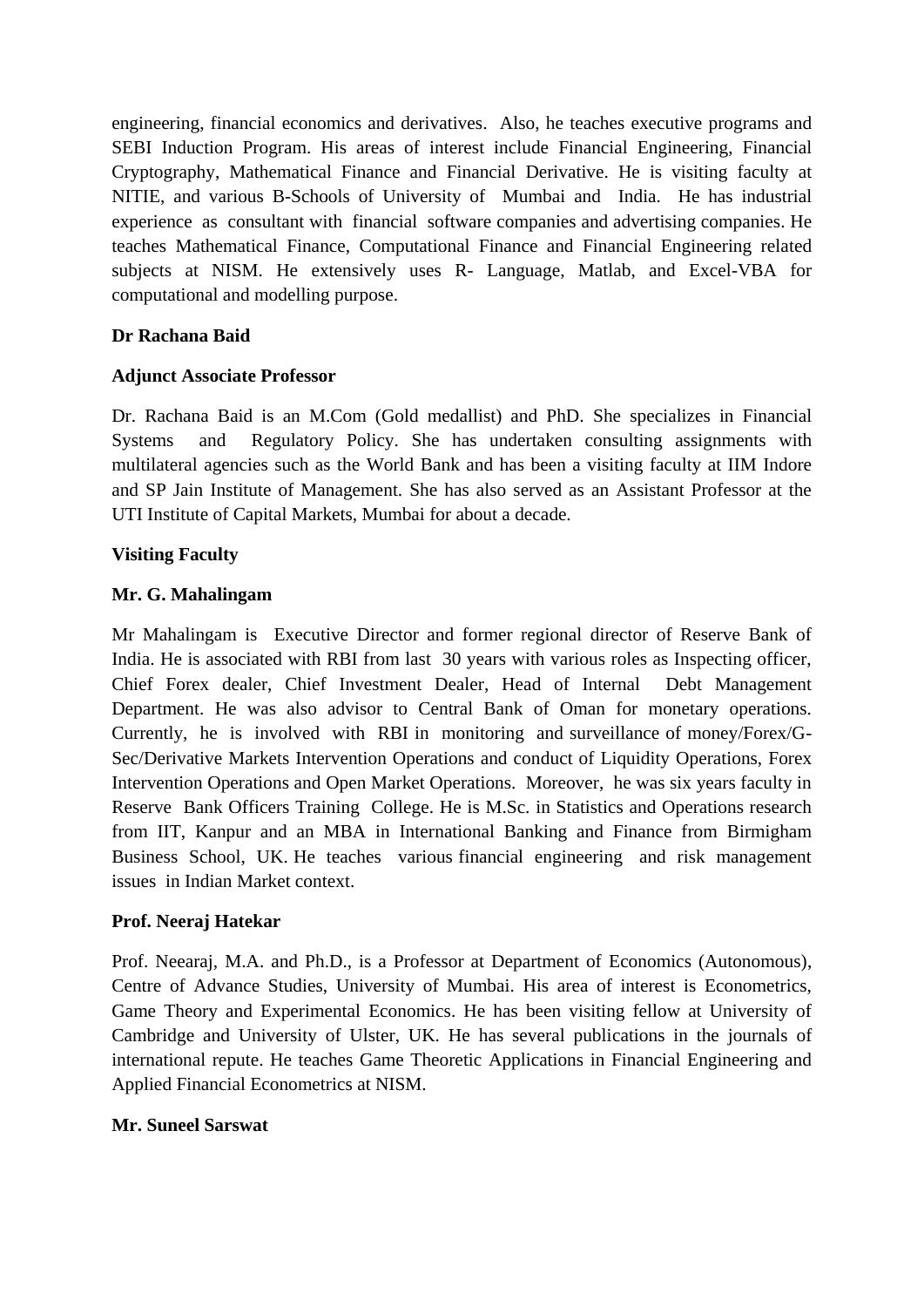Mr. Suneel Sarswat is an MSc in Statistics and Informatics from the Department of Mathematics, IIT Bombay. Before joining NISM, he worked on Financial Analytics at Bank of America (now BoFA Merrill Lynch). He has keen interest in Mathematics, Computational Finance and Financial Computing. He has done vital projects such as the application of neural networks in financial analysis, credit ratings and trading algorithms involving pattern recognition. He has participated in national and international workshops and conferences. Currently, he is pursuing his doctorate in Computer Science from TIFR. He teaches Computational Finance at NISM.

# **Dr. Sushil. Torne**

He is a Ph.D in economics with specialization in Infrastructure finance, Financial Economics, Urban Economics, Quantitative Economics, Econometrics, having research interest in Structured Financial Products and Machine Learning. He was a Fellow in the Department of Economics, University of Mumbai. His recent research flows in the topics on Machine learning techniques for Big Data application. Prior to his Ph.D he has three years experience in Commodity and FOREX markets on the advisory panel for the trading room.

# **Mr. Harjeet Singh,**

He is CFA, FRM, PRM, CAIA, CMT and M.S. (Financial Mathematics) from Stanford University, USA and PGDBM (Finance & Economics), XLRI School of Business. He is currently working with Nomura Securities, as Associate, Global Markets & Risk Management Group – Fixed Income. He has over 5 years of industry experience. Previously he had worked as Associate, Global Risk - Model Validation Group with Nomura Securities, Dealer, Global Markets – Treasury, Corporate Sales with Standard Chartered Bank.

### **Mr. Chirag Shah**

He is a Derivatives expert, and has worked for 6 years as a fund manager and advisor. He has worked with some prominent brokerage houses like Axis Securities and Angel Broking. He has conducted workshops and seminars on derivatives across 30 cities in India. He is also a visiting faculty for derivatives at Mumbai University and other B Schools. He is postgraduate in Finance and pursuing his PhD. He has developed many derivatives strategies and algorithms. He teaches Trading Aspects of Derivatives at NISM.

### **Mr. Sanjoy Choudhury**

He is Principal – Radiant Consulting spearheading it's Treasury and Risk Consulting, Training and Research business including product and services offering to clients across all asset classes. He is an experienced financial market professional in the Banking & Financial Services Industry with over 16 years of experience spread across various organizations. He is a multi-skilled OTC Derivatives and Financial Risk professional with extensive knowledge and experience of Pricing, Valuation, Financial Derivatives Modelling, Hedging and Risk of Interest Rate, FX, Equity and Credit Derivatives including financial research, analysis and training. He teaches Risk Management at NISM.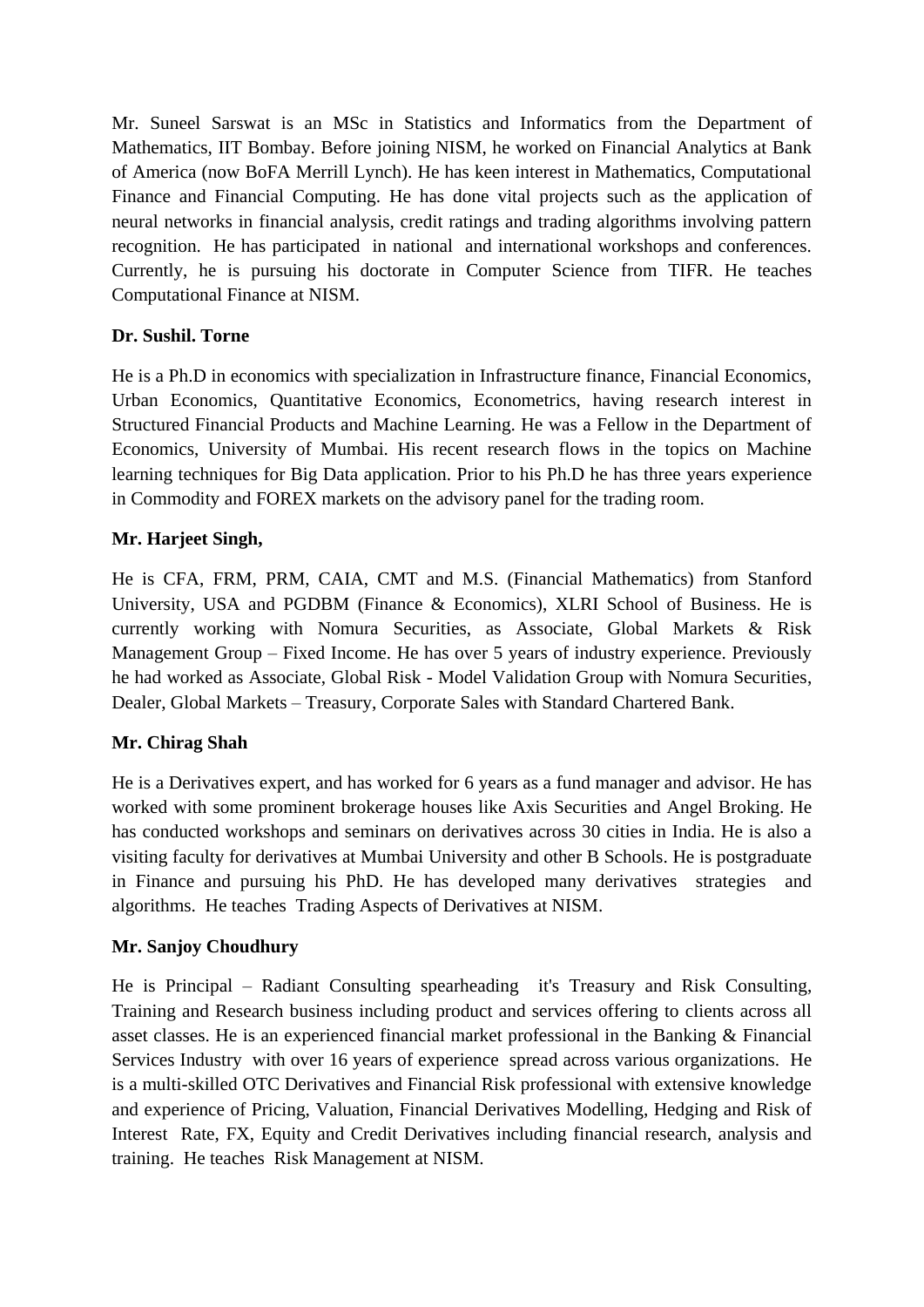### **Mr. Chandresh Shah**

He has more than 15 years of experience in Banks and Financial Institutions. He is currently working with Aviva as the Head of Risk Management. His past assignments include Risk Management and Compliance role with Tata Capital, Standard Chartered, HSBC and SEBI. He is a qualified accountant and a post graduate in management from the University of Mumbai. He also holds CFA charter and FRM designation. He teaches Risk Management at NISM.

### **Mr. Kalyan Roy,**

He is Master of Statistics Indian Statistical Institute, Kolkata, Bachelor of Statistics Indian Statistical Institute, Kolkata. He is the Head of Quantitative Analytics at Capital Metrics & Risk Solutions. He is a vastly experienced professional. In a career spanning over sixteen years he has held various positions in the industry. Previously he worked as a Quantitative Analyst with Deep Value Technology, an innovative firm specializing in high-performance algorithmic trading strategy vehicles where he was involved in studying stochastic models of equity market microstructure, developing ultra high frequency trading algorithms, statistical modelling, estimation of volatility based on ultra high frequency data, building factor models for the S&P500 stocks, statistical modelling of market and limit order arrival times and cancellation times and ultra high frequency equity price time series.

Prior to that he had worked as Statistical Consultant with Indiana University, U.S.A. where he was involved in modelling for researchers in physical, biomedical and social sciences. He had worked as Statistical Analyst with CITIBANK, Chicago, U.S.A. where he worked on consumer response modelling. He worked as Statistical Analyst with BANK ONE, Delaware, U.S.A. where he worked on consumer credit risk modelling. He had worked as Statistical Modeller with IMS America, Pennsylvania, U.S.A. He had been a Lead Consultant with Symphony Services, Bangalore, India and Market Research Director with IMRB International, New Delhi.

#### **Placements**

NISM provides placement assistance to all students who successfully complete its courses. We have an active placement program in place to provide job opportunities to our students in relevant areas.

NISM receives enquiries from investment banks, investment analytics firms, hedge funds, broking houses, financial software companies and other financial institutions for placement of our students in their Quant teams.

#### Past NISM placements

**• Anand Rathi Securities**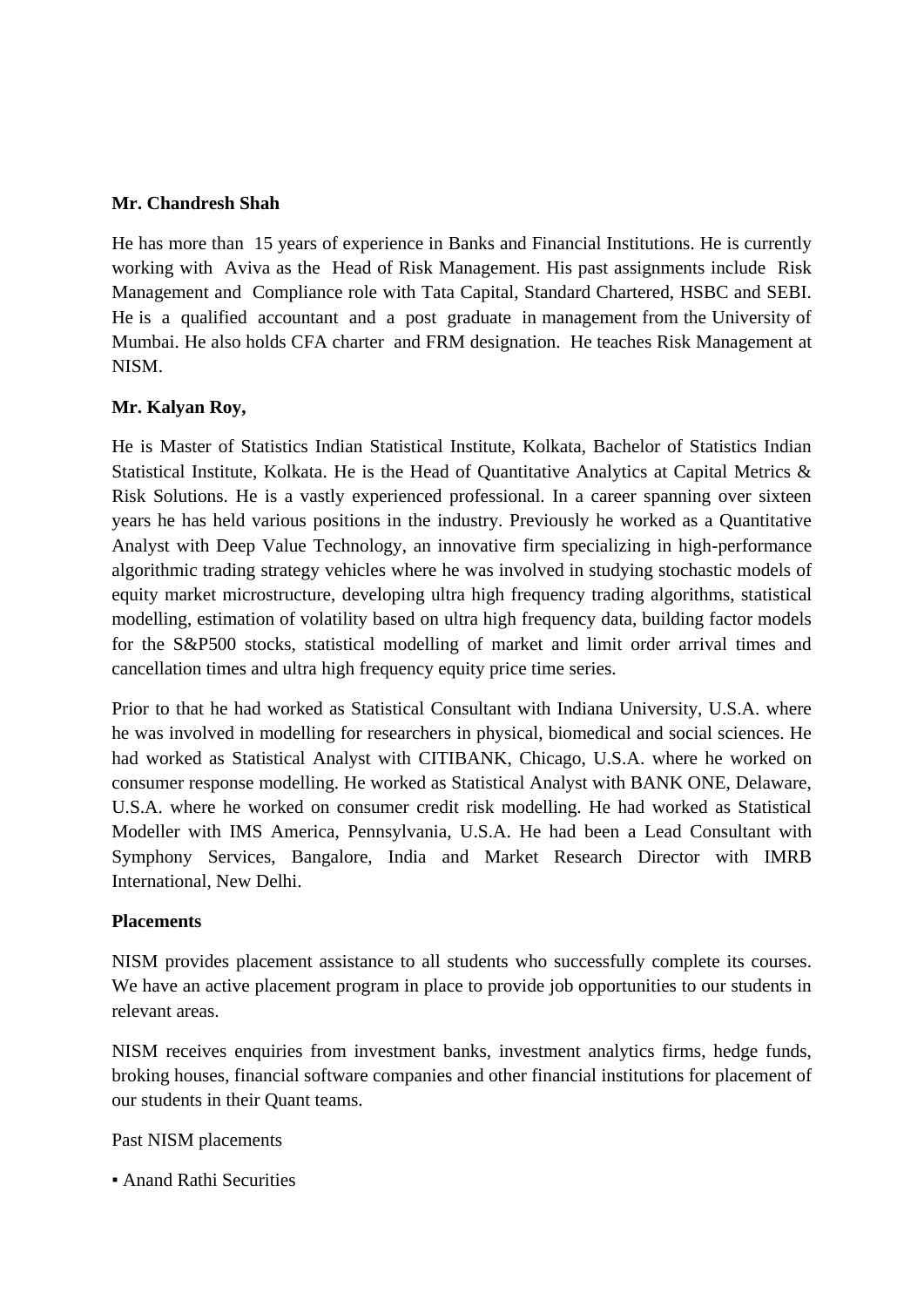- **Asit C Mehta Intermediates**
- Bank of America (Continuum)
- Canara Bank Securities Ltd.
- Capgemini
- **CARE Ratings**
- Credit Suisse
- E Clerx
- Federal Bank
- **JMN Investment Research**
- J M Financial
- Hansa Solutions
- HDFC Bank
- ICICI Bank
- **ICRA Management Services**
- India Nivesh
- I-Peritus
- IRIS Business Solutions
- Kotak Securities Ltd
- LKP Securities Ltd.
- Markit
- **Mata Securities**
- New Berry Advisors Ltd
- Nomura
- Punjab National Bank
- PNB GILTS
- Reserve Bank of India
- **SES Governance**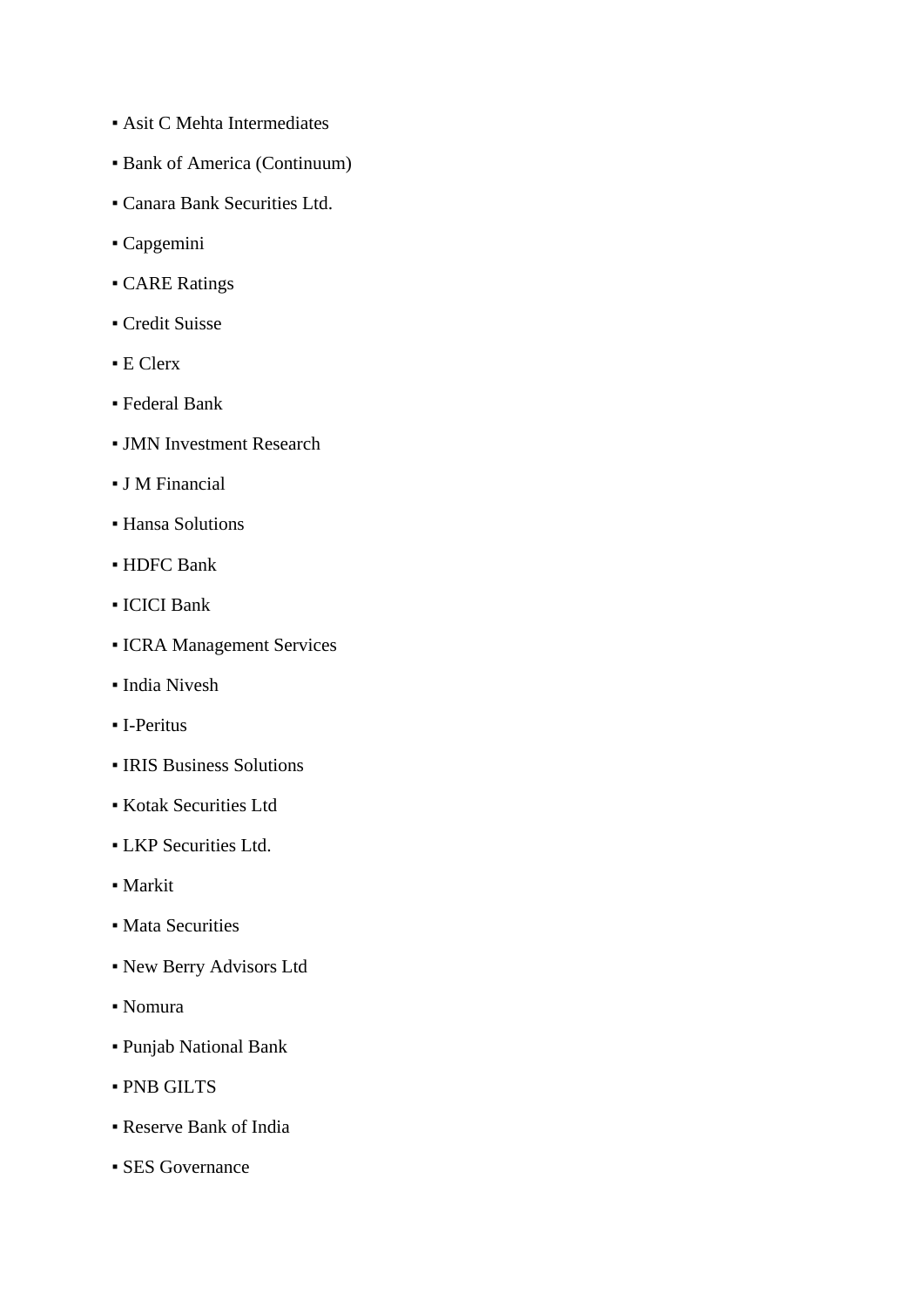- SBI Mutual Fund
- State Bank of India
- SWIFT
- Syntel
- Tariff Authority for Major Ports
- $-$  TCS
- **Exercise Betters**
- Yes Bank
- Universal Sompo General Insurance
- UTI Mutual Fund
- Zephyr Financial

### **Awards and Sponsorships**

#### *Degree Awards*

The degree will be awarded jointly with NISM and Department of Economics, University of Mumbai.

### *Scholarships*

Sponsored candidates are those whose application forms are forwarded to NISM through their respective employers, being eligible organizations, as described in the next paragraph. The employer should furnish an undertaking to grant study leave to the said candidates and also undertake to bear all the fees. Eligible organizations would include

- 1. Government Departments/ Public Sector Undertakings
- 2. Public companies or Trusts registered with SEBI
- 3. Banks/NBFCs recognized by RBI
- 4. Insurance Companies/Intermediaries recognized by IRDA.

A maximum of five seats are reserved for sponsored candidates. However, the sponsored candidates have to participate in the admission processes as applicable to other candidates. If the number of sponsored candidates is inadequate then the seats reserved for the sponsored candidates may be offered to other candidates. Sponsored candidates are not allowed to participate in campus placement process.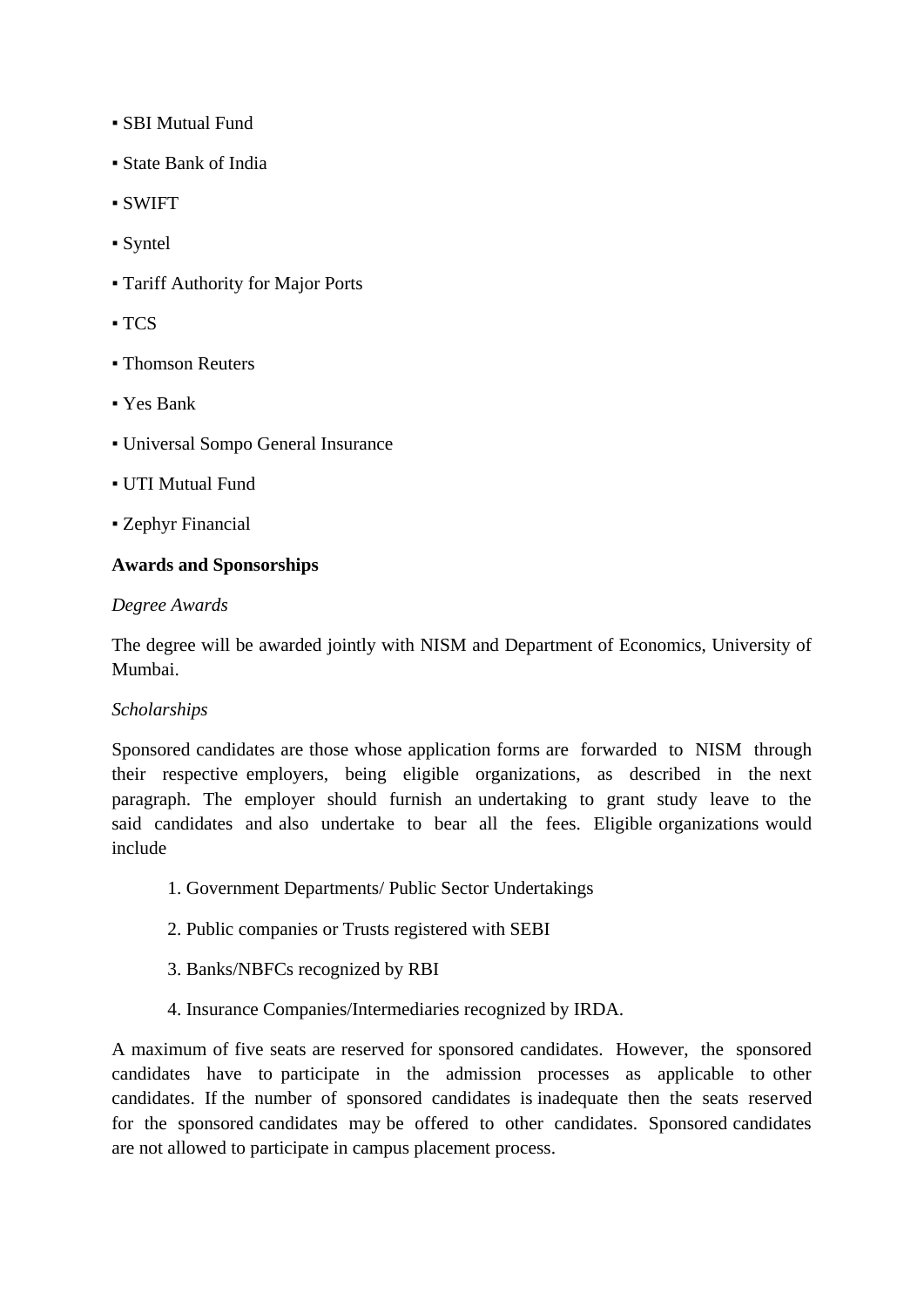# **Admission Procedure**

### *Eligibility Criteria*

### *Minimum qualification*

A bachelor's degree from a recognised Indian university or equivalent with a minimum of 50% in aggregate with the exposure of mathematics at 10+2 level

*Age*

There is no age limit for the programme, but it is desirable that the candidate is below 30 years of age.

# *Personal Interview*

Candidates will be shortlisted on the basis of profile for a personal interview. The shortlisted candidates will be intimated through email and/or through NISM website. Personal interviews are likely to be held at Mumbai direct/telephonic in July 2015. NISM will intimate the exact date, time and venue of the personal interview to the shortlisted candidates.

All expenses related to appearing for personal interview shall be borne by the candidate. The Institute will not bear or reimburse any expenditure in this regard. The Institute reserves the right to postpone or cancel the dates of personal interview. Candidates are also advised to visit the Institute's website for any updates and other information. The maximum class strength will be 30 students. NISM reserves the right to increase or decrease the number , depending on the quality of the applications received for consideration. Hostel accommodation may be offered depending upon availability. Preference will be given to outstation and lady candidates as may be decided by the Institute.

### **Announcement of Selected Candidates**

The list of selected candidates will be displayed on the Institute's website on July-August, 2015. Selected candidates would be required to pay the first instalment of fees (see table of fees) on or before July  $30<sup>th</sup>$  2015. Provisional admission offered to selected candidates who do not pay the fees on or before the stipulated date would automatically stand cancelled.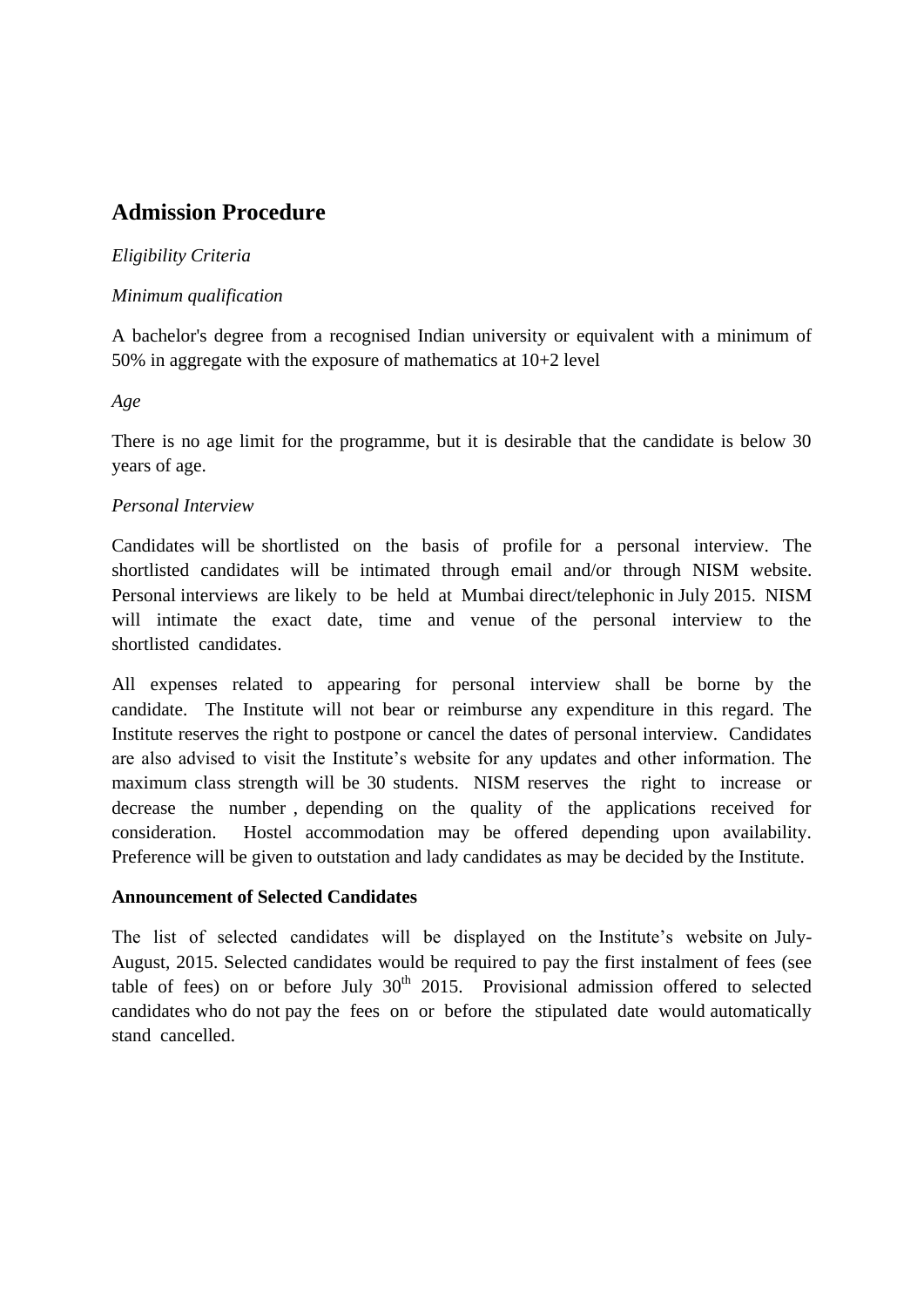#### Fee Structure

| NO.            | <b>PARTICULARS</b>       | <b>FEE AMOUNT</b> |
|----------------|--------------------------|-------------------|
| $\Omega$       | Tuition Fee <sup>1</sup> | 1,90,000          |
| 02             | <b>Examination Fee</b>   | 10,000            |
| 0 <sub>3</sub> | Library Fee              | 10,000            |

#### Refundable Deposits

In addition, the admitted students are required to pay refundable deposits, subject to terms and conditions as detailed below:

| NO.      | <b>PARTICULARS</b>     | AMOUNT |
|----------|------------------------|--------|
| $^{01}$  | <b>Library Deposit</b> | 10,000 |
| $\Omega$ | Hostel Room Deposit*   | 10,000 |

### Non-Refundable Deposits

The students are also required to pay the following charges which are not-refundable.

| NO. | <b>PARTICULARS</b>               | AMOUNT                      |
|-----|----------------------------------|-----------------------------|
| 01  | Alumni Association Fund (Annual) | 2,000                       |
| 02  | Hostel Rent (monthly)            | 3,000                       |
| 03  | Boarding Charges*                | To be paid on monthly basis |
| 04  | Lunch & Tea charges per month ** | To be paid on monthly basis |

#### **Educational Loan**

**.** 

The Institute facilitates students in securing educational loans. At present, the Institute has arrangements to direct applicants to Credila and HDFC Bank. Arrangements with more

 $1$  These fees are tentative and subject to change

<sup>\*</sup>Applicable for students availing of hostel facility. All hostel rooms are non-A/C. Deposits are refundable subject to adjustment of any dues from the students. These are paid separately and directly to the care-taker in cash every month.

<sup>\*\*</sup>Applicable to day-scholars only.